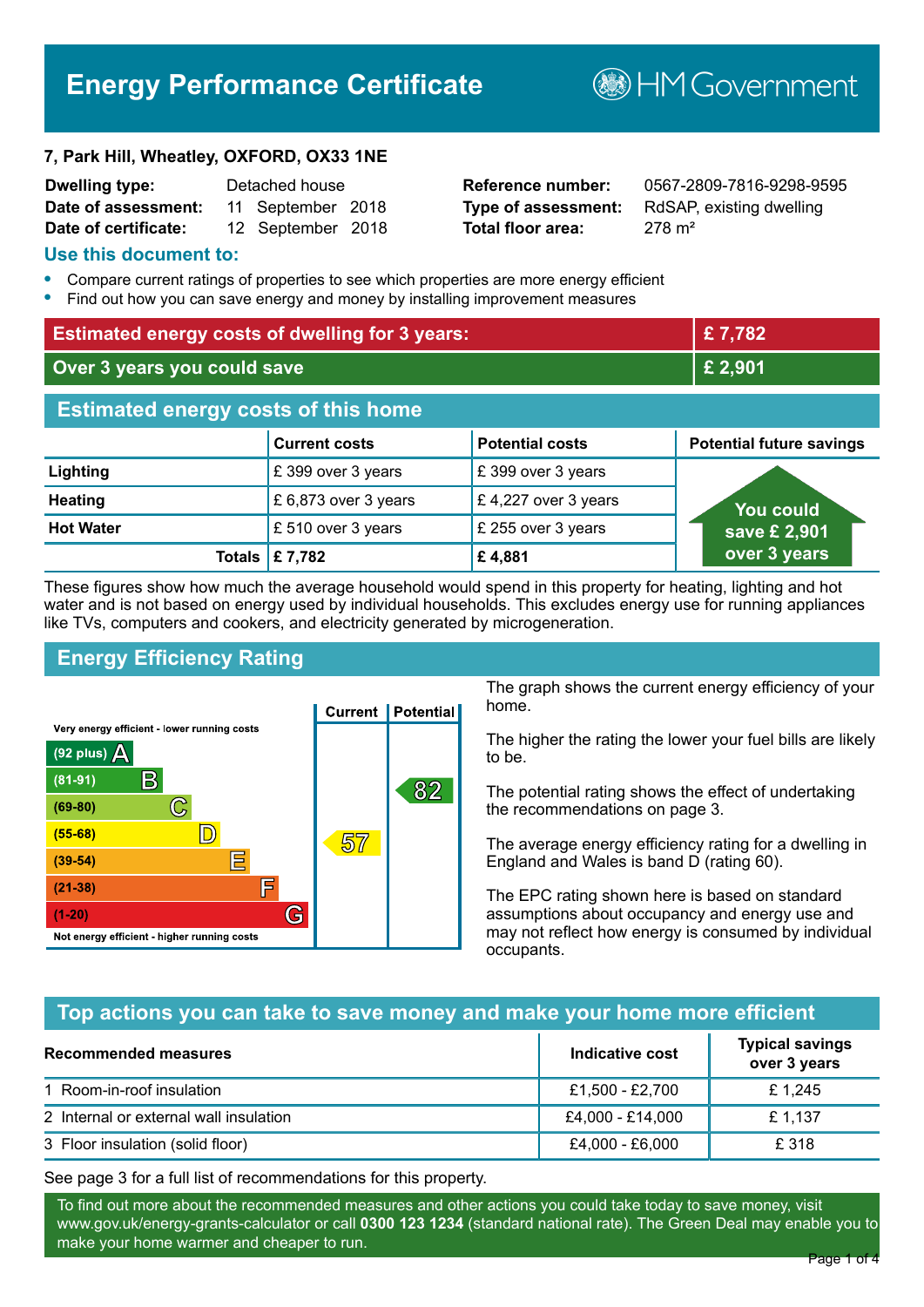**Energy Performance Certificate**

| <b>Element</b>        | <b>Description</b>                             | <b>Energy Efficiency</b> |
|-----------------------|------------------------------------------------|--------------------------|
| Walls                 | Solid brick, as built, no insulation (assumed) | ★★☆☆☆                    |
|                       | Cavity wall, filled cavity                     | ★★★☆☆                    |
| Roof                  | Pitched, no insulation (assumed)               | *****                    |
|                       | Pitched, 150 mm loft insulation                | ★★★★☆                    |
|                       | Roof room(s), no insulation (assumed)          | ★☆☆☆☆                    |
| Floor                 | Solid, no insulation (assumed)                 |                          |
| Windows               | Fully double glazed                            | ★★★☆☆                    |
| Main heating          | Boiler and radiators, mains gas                | ★★★★☆                    |
| Main heating controls | Programmer, room thermostat and TRVs           | ★★★★☆                    |
| Secondary heating     | Room heaters, wood logs                        |                          |
| Hot water             | From main system                               | ★★★★☆                    |
| Lighting              | Low energy lighting in 90% of fixed outlets    | *****                    |

#### **Summary of this home's energy performance related features**

Current primary energy use per square metre of floor area: 250 kWh/m² per year

The assessment does not take into consideration the physical condition of any element. 'Assumed' means that the insulation could not be inspected and an assumption has been made in the methodology based on age and type of construction.

#### **Low and zero carbon energy sources**

Low and zero carbon energy sources are sources of energy that release either very little or no carbon dioxide into the atmosphere when they are used. Installing these sources may help reduce energy bills as well as cutting carbon. The following low or zero carbon energy sources are provided for this home:

- **•** Biomass secondary heating
- **•** Solar photovoltaics

## **Your home's heat demand**

For most homes, the vast majority of energy costs derive from heating the home. Where applicable, this table shows the energy that could be saved in this property by insulating the loft and walls, based on typical energy use (shown within brackets as it is a reduction in energy use).

| <b>Heat demand</b>           | <b>Existing dwelling</b> | Impact of loft<br>insulation | Impact of cavity<br>wall insulation | Impact of solid<br>wall insulation |
|------------------------------|--------------------------|------------------------------|-------------------------------------|------------------------------------|
| Space heating (kWh per year) | 46.165                   | (2,988)                      | N/A                                 | (7, 537)                           |
| Water heating (kWh per year) | 3.717                    |                              |                                     |                                    |

You could receive Renewable Heat Incentive (RHI) payments and help reduce carbon emissions by replacing your existing heating system with one that generates renewable heat, subject to meeting minimum energy efficiency requirements. The estimated energy required for space and water heating will form the basis of the payments. For more information, search for the domestic RHI on the www.gov.uk website.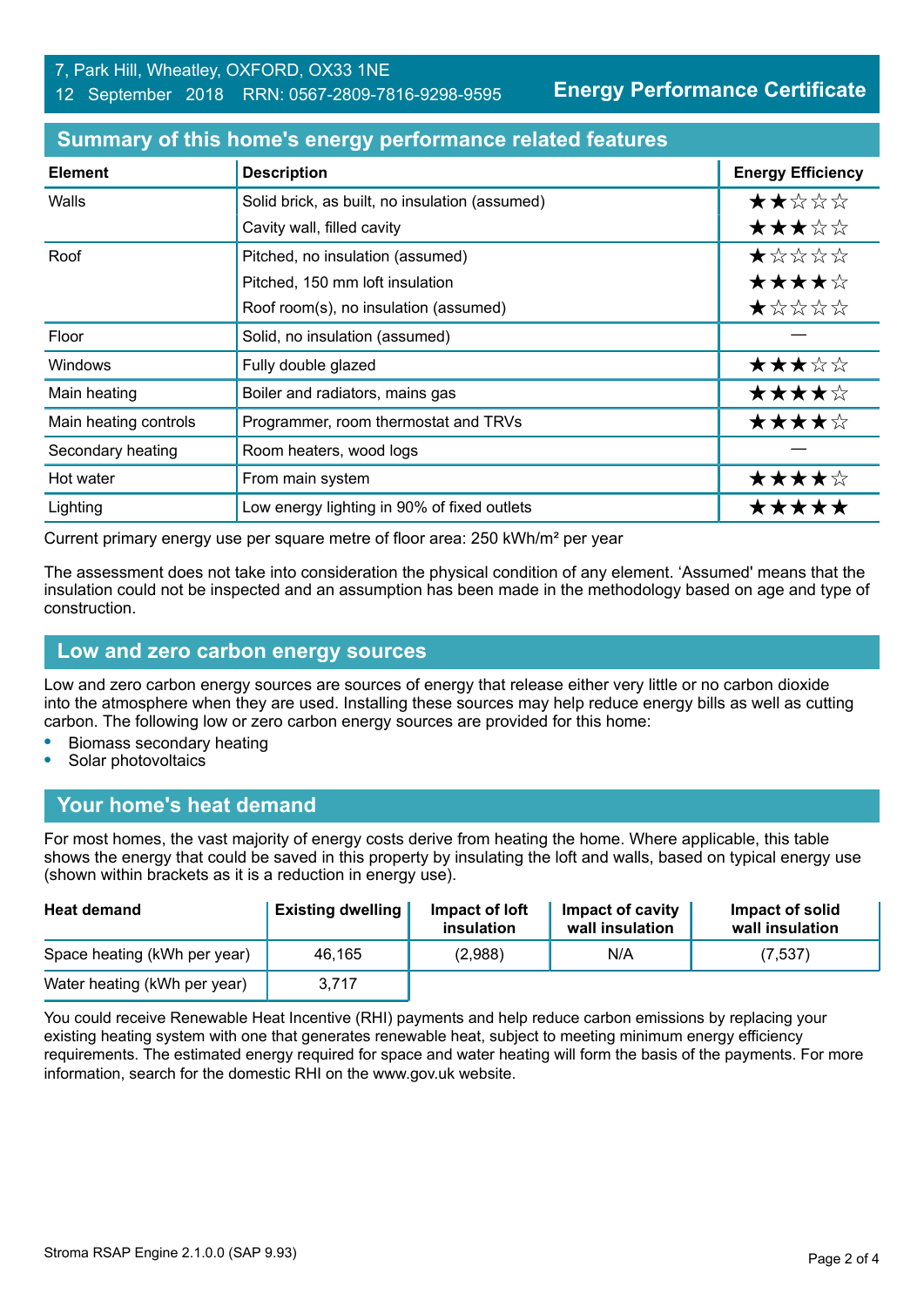#### 7, Park Hill, Wheatley, OXFORD, OX33 1NE 12 September 2018 RRN: 0567-2809-7816-9298-9595

#### **Recommendations**

The measures below will improve the energy performance of your dwelling. The performance ratings after improvements listed below are cumulative; that is, they assume the improvements have been installed in the order that they appear in the table. Further information about the recommended measures and other simple actions you could take today to save money is available at www.gov.uk/energy-grants-calculator. Before installing measures, you should make sure you have secured the appropriate permissions, where necessary. Such permissions might include permission from your landlord (if you are a tenant) or approval under Building Regulations for certain types of work.

| <b>Recommended measures</b>          | Indicative cost   | <b>Typical savings</b><br>per year | <b>Rating after</b><br>improvement |
|--------------------------------------|-------------------|------------------------------------|------------------------------------|
| Room-in-roof insulation              | £1,500 - £2,700   | £415                               | <b>D65</b>                         |
| Internal or external wall insulation | £4,000 - £14,000  | £ 379                              | C71                                |
| Floor insulation (solid floor)       | £4,000 - £6,000   | £106                               | C73                                |
| Solar water heating                  | £4,000 - £6,000   | £ 67                               | C74                                |
| Wind turbine                         | £15,000 - £25,000 | £ 592                              | <b>B82</b>                         |

# **Opportunity to benefit from a Green Deal on this property**

Green Deal Finance allows you to pay for some of the cost of your improvements in instalments under a Green Deal Plan (note that this is a credit agreement, but with instalments being added to the electricity bill for the property). The availability of a Green Deal Plan will depend upon your financial circumstances. There is a limit to how much Green Deal Finance can be used, which is determined by how much energy the improvements are estimated to **save** for a 'typical household'.

You may be able to obtain support towards repairs or replacements of heating systems and/or basic insulation measures, if you are in receipt of qualifying benefits or tax credits. To learn more about this scheme and the rules about eligibility, call the Energy Saving Advice Service on **0300 123 1234** for England and Wales.